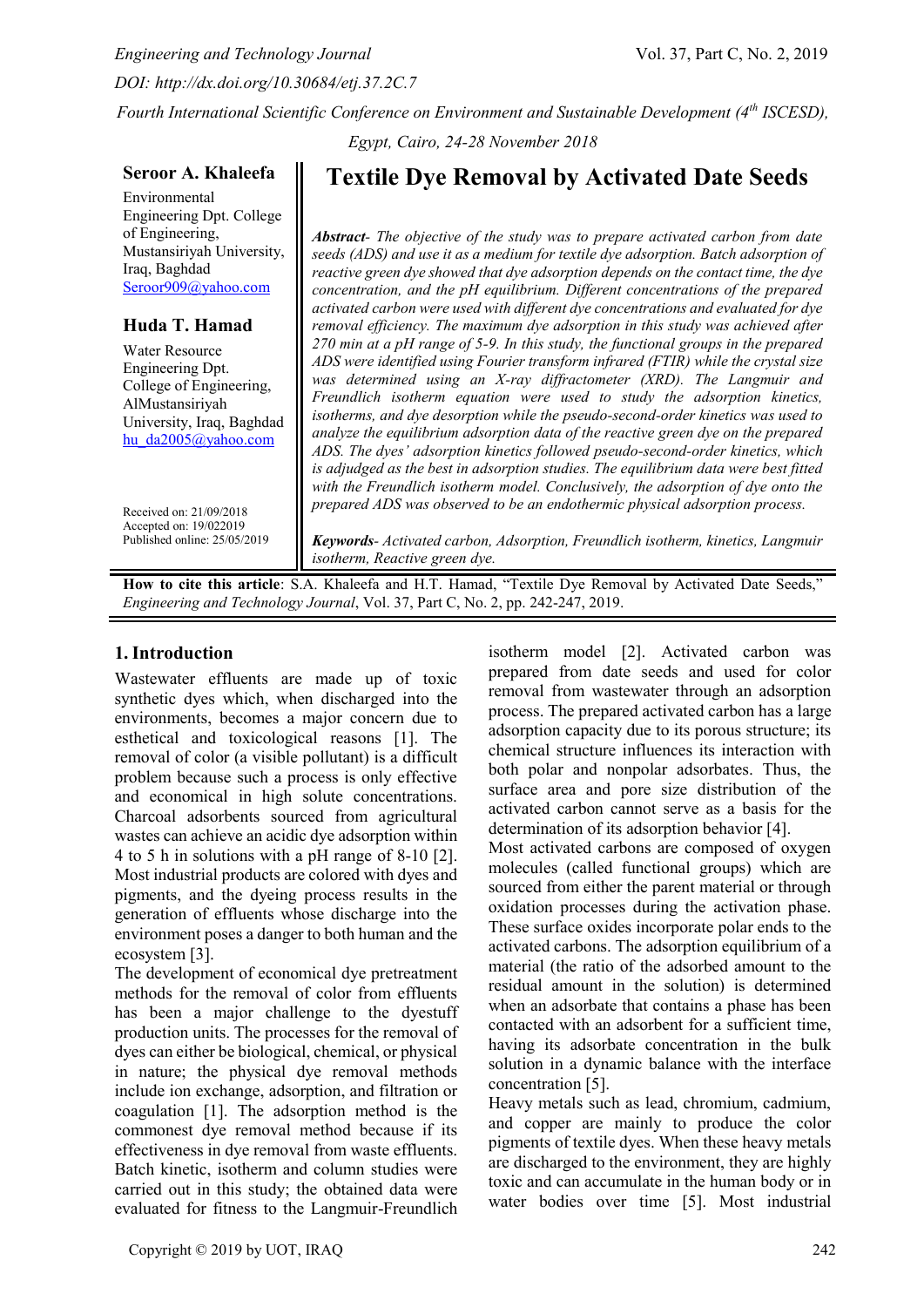products are colored with dyes and this coloring process results in the generation of heavy-metal contaminated wastewater. During the dyeing processes, about 50 %of the dye concentration is lost to the wastewater due to the low levels of dyefiber fixation [6, 7]. Color removal from waste effluents has become an important area of study because of the relative toxicity of even a minute quantity of dye in water [8]. Therefore, the adsorption of different pollutants using agricultural waste products has been one of the economic and realistic approaches for wastewater decontamination from dyes and heavy metals before discharging into the environment [9]. To different methods have been used enhance the adsorption capacity of enhance the adsorption capacity of adsorbents and such methods have often used the Langmuir isotherm to determine the effectiveness of an activation process. These activation processes involve the use of physical (such as material carbonization) and chemical (such as the use of chemical activating agents) activations. Wastewater from the textile plants is a mixture of heavy metals, dyes, organic compounds, surfactants, total dissolved solids , salts, chlorinated compounds, biological oxygen demand, and chemical oxygen demand [10].

Studies have investigated the efficacy of agricultural wastes as pollutant adsorbents. Industries, such as dyestuffs, paper, textile, plastics, paint, and tannery plants depend on dyes to color their products; they also utilize a substantial amount of water during the coloring process and as a result, generates a huge amount of colored wastewater [11]. The removal of dyes and heavy metals from wastewater can be achieved through various methods, including chemical precipitation, biochemical degradation, coagulation, chemical degradation, solvent extraction, photocatalytic degradation, electrochemical degradation, enhanced micellar ultrafiltration, ozone oxidation, adsorption, and ion exchange [12]. The use of low-cost adsorbents for the metal ions and dyes removal has been recently reviewed and among such methods, the use of GNC and BCC activated carbons has been proven to be efficient and simple, as well as economical and feasible for the decontamination of wastewater from metal ions and dyes [13].

The adsorption isotherm is an empirical relationship used for the prediction of the amount of a solute that can be adsorbed by activated carbon [14]. It is defined as a graphical depiction of the relationship between the amount adsorbed by a unit weight of an adsorbent and the amount of adsorbate left in the test medium at equilibrium. It shows the distribution of the absorbable solute

between the solid and liquid phases at various equilibrium concentrations [15]. Freundlich and Langmuir are the two well-known isotherms that are commonly used in adsorption studies.

# **2. Materials and Methods**

# I. *Reactive green dye*

The reactive green dye used in this study was supplied by the Department of Dying of Kadhimiya Textile Factory, North of Baghdad. A 1000 mg/L stock solution of the dye was prepared by dissolving 1 g in 1 L of distilled water. The stock solution was further diluted to a concentration of 50 mg/L and used in the subsequent experiments. Table 1 showed the characteristics of the reactive green dye and its chemical structure.

**Table 1: Characteristics of the reactive green dye**

| <b>Reactive green RR</b>                                                  |
|---------------------------------------------------------------------------|
| Drimarene brilliant green Z-3G                                            |
| Switzerland                                                               |
| Solid /power                                                              |
| C60H29Cl <sub>3</sub> N <sub>17</sub> NIO <sub>21</sub> S <sub>7</sub> Na |
|                                                                           |
| 660                                                                       |
|                                                                           |
| 1839.4499                                                                 |
|                                                                           |
|                                                                           |
| 6.5                                                                       |
| 92                                                                        |
|                                                                           |
|                                                                           |
| ņ                                                                         |
| NaO <sub>3</sub> S<br>$SO3$ Na                                            |
| NaO <sub>3</sub> S                                                        |
| -NH <sub>2</sub>                                                          |
|                                                                           |
| NaO <sub>3</sub> S                                                        |
|                                                                           |
| NaO <sub>3</sub> S<br>SO <sub>3</sub> Na<br>Á<br>Ĥ                        |
|                                                                           |

# II**.** *Preparation of the activated carbon*

Figure 5 showed the process of preparing the ADS. The date seeds were washed, dried, and pulverized to a regular diameter of approximately 1.18mm. The granules were calcined in a furnace (Electrical furnace, Carbolite, S/N; 20-601148, UK.) at a temperature of 350 °C for 5 h [16], about 15 g of the calcined granules was activated by mixing with 60 mL of 98 wt % sulfuric acid at room temperature for 1 h (oxidation process). The sample was filtered with filter paper (Model 102) and washed with distilled water thoroughly before being dried in an oven (Memmert, Germany) at 120 °C for 2 h; then a 250 mL conical funnel was filled with 120 mL of polluted water at different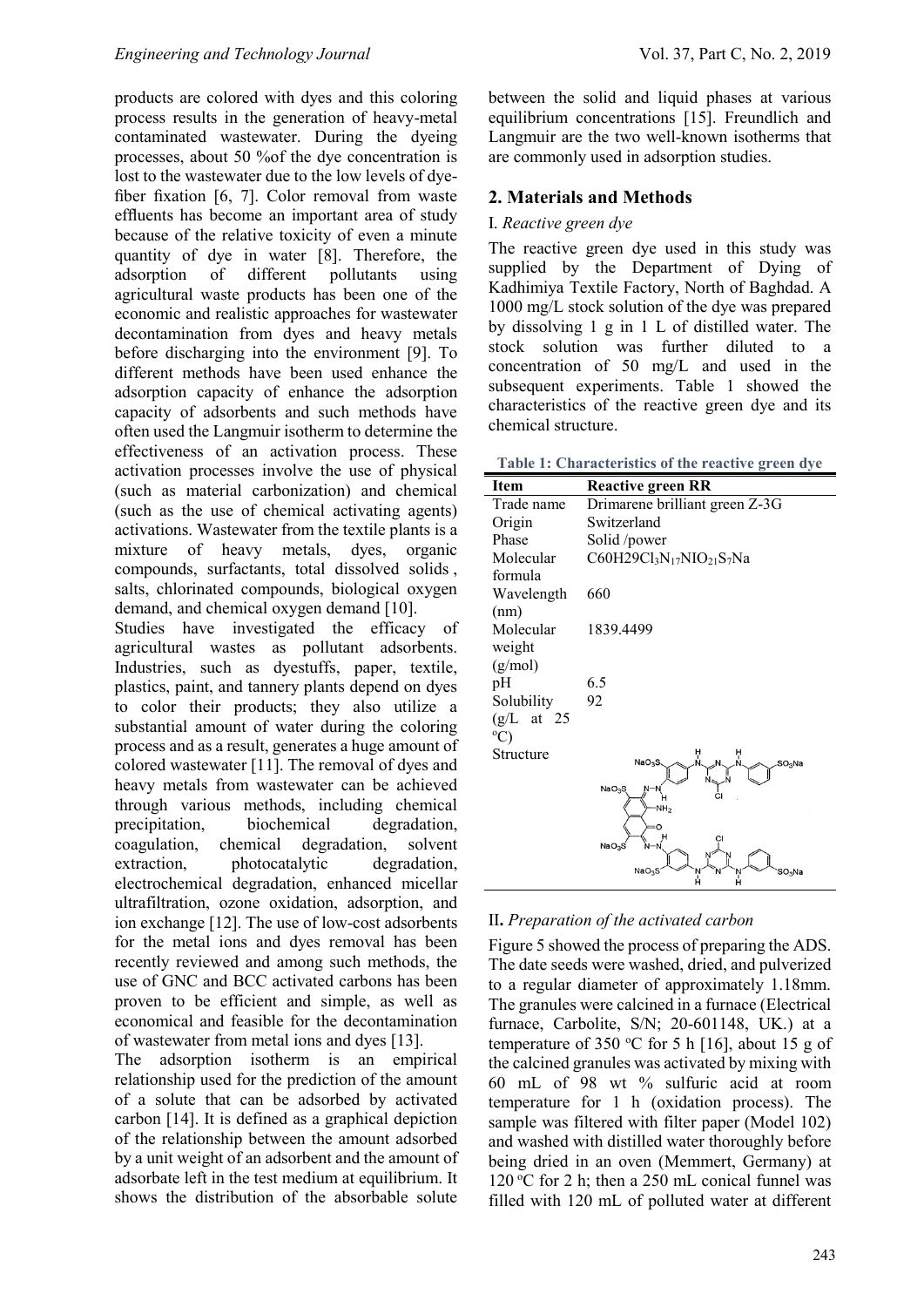## *Engineering and Technology Journal* Vol. 37, Part C, No. 2, 2019

initial concentrations and at different temperatures. At  $25<sup>0</sup>$  C, the dose of 0.1 gm. was taken because it gave good results. To find the time required to reach the adsorption equilibrium, different concentrations (0.5, 1.0, 1.5, 2.0, 2.5, and 3.0 g) of prepared activated carbon were added to 6 flasks, each containing 50 mL of 50 ppm reactive green dye at a pH value of 4.0. The flasks were mounted on a shaker (Germany Orbit Shaker, Model: VRN480, Figure 1 and 2) and shaked for different contact time (30, 60, 120, 210, and 270 min).



**Figure 1: Preparation of ADS**



**Figure 2: Germany Orbit Shaker (Model: VRN480)**

## III. *Adsorption method*

*T*he dye removal efficiency of the prepared activated carbon was calculated using equation 1 as follows:

$$
\% Removel = \frac{c_i - c_f}{c_I} \cdot 100 \tag{1}
$$

Where

 $C_i$  = initial solute concentration

 $C_f$  = final solute concentration

The adsorption capacity of the activated carbon at time t,  $q_t$  (mg/g) was determined using equation 2 as follows:

$$
q_t = \frac{(c_i - c_t) \times V}{m} \tag{2}
$$
  
Where

 $Ci = initial$  dye concentration

 $Ct =$  concentration of green dye at time t

q = amount of adsorbed metal per given adsorbent amount (mg/g).

 $V =$  volume of solution

 $m =$  mass of the activated carbon (g).

The adsorption rate at equilibrium  $(q_e)$  was determined using equation 3as follows:

$$
q_e = \frac{(c_i - c_e) \times V}{m}
$$
 (3)

 $Ce = concentration of green dye at equilibrium.$ 

# **3. Results and Discussion**

## I. *XRD analysis of ADS*

The XRD patterns of the prepared ADS at different ADS concentrations were shown in Figures (3-5). From the figures, the presence of a broad peak between  $25^{\circ}$  and  $28^{\circ}$  in the non-activated and activated ADS confirmed the presence of carbon. However, the absence of extra peaks confirmed the absence of any other compound such as sulfuric acid in the non-activated and activated samples.



**Figure 3: XRD of ADS at a concentration of 0.5 g**



**Figure 4: XRD of ADS at a concentration of 1.0 g**



**Figure 5: XRD of ADS at a concentration of 1.5 g**

# II. *FTIR analysis of ADS*

The FTIR spectrum of ADS was shown in Figure 6. From the figure, the spectrum of the activated date's carbon showed the presence of C≡C and C≡N groups at the wavelength of 2166 cm-1 . The peak in this region can also indicate the presence of moisture. The presence of C=O, C=N and C=C groups was confirmed by the peaks at the band between  $1765 - 1572$  cm<sup>-1</sup>. The stretching of N-O in nitrogen compounds was confirmed by the band at 1354 cm-1 while methyl group was identified by the peak around 1383 cm-1 . Another peak at the wavelength region of 1111 cm<sup>-1</sup> confirmed the presence of –OH groups. The fingerprints which represent the alkyne group are responsible for the peaks at wavelengths of less than  $1000 \text{ cm}^{-1}$  [21].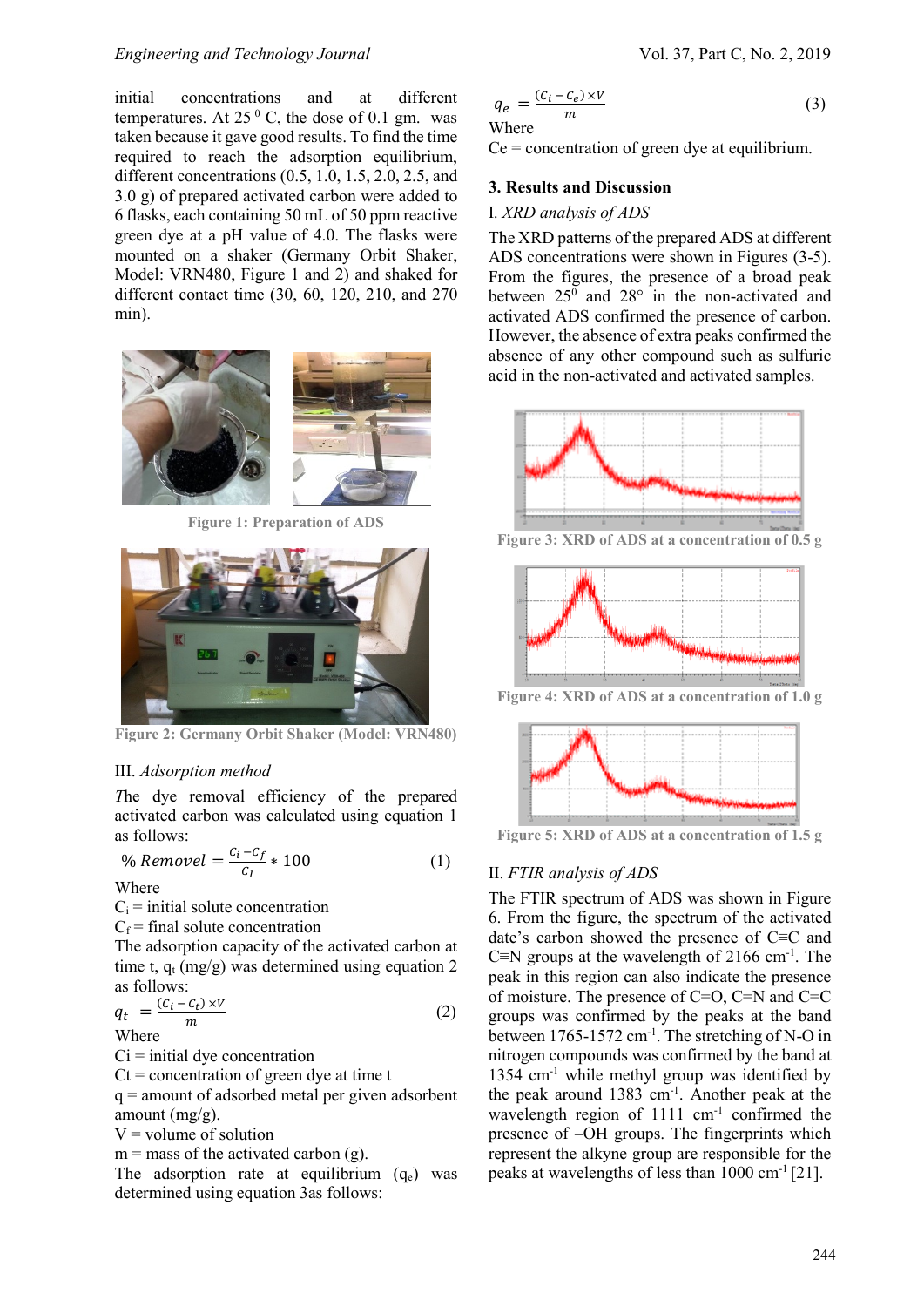

**Figure 6: FTIR spectrum of ADS**

## III. *Effect of process parameters*

#### a. Effect of contact time

The effects of contact time on the removal of green dye by the prepared activated carbon was shown in Figure 8. The removal efficiency was observed to increase with the contact time. The first 20 min witnessed a rapid rate of adsorption by the activated carbon, but upon reaching equilibrium, the rate was slowed. The equilibrium was found to be more than 20 min for both and activated and inactivated carbons. A full equilibration was ensured during the process by employing a shaking time of 60 min for all the concentrations of activated carbon.



**Figure 7: Effect of contact time on dye removal**

## **b.** Effect of pH

The solution pH is one of the important factors during the adsorption process. Figure 7 depicted the effect of pH on the rate of reactive green dye adsorption on the prepared activated carbon. From the figure, the rate of blue dye adsorption was found to be unaffected by changes in the pH of the solution over the studied pH range  $(5 - 9)$ .



#### **c***. Effect of activated carbon concentration*

The concentration of the activated carbon was varied (0.5 to 5.0 g) and studied for effects on the adsorption efficiency at a temperature of  $25^{\circ}$ C, pH 5.5, and an initial dye concentration of 20 ppm. As own in Figure 8, the adsorption rate of the dye onto the activated carbon was found to increase with the adsorbent concentration. This was an expected outcome since a larger surface area is expected at a higher adsorbent concentration. However, at a higher adsorbent concentration, there was no significant increase in the dye adsorption rate because there was no appreciable surface area increase due to solvent saturation and the consequent conglomeration of the exchanger particles. Meanwhile, an adsorbent concentration of 2 g/100 mL was found to be the ideal concentration for maximum dye adsorption.



**Figure 9: The effect of adsorbent concentration on the removal of green dye**

#### IV. *Adsorption isotherms*

Various models, including the Langmuir and Freundlich isotherms, were used to study the adsorption isotherms. The Langmuir model (Equation 4) assumes homogeneous monolayer coverage, as well as an identical and energetically equivalent adsorption site on the surface of a molecule.

$$
\frac{1}{q_e} = \frac{1}{q_m} + \frac{1}{K_L \, q_m \, c_e} \tag{4}
$$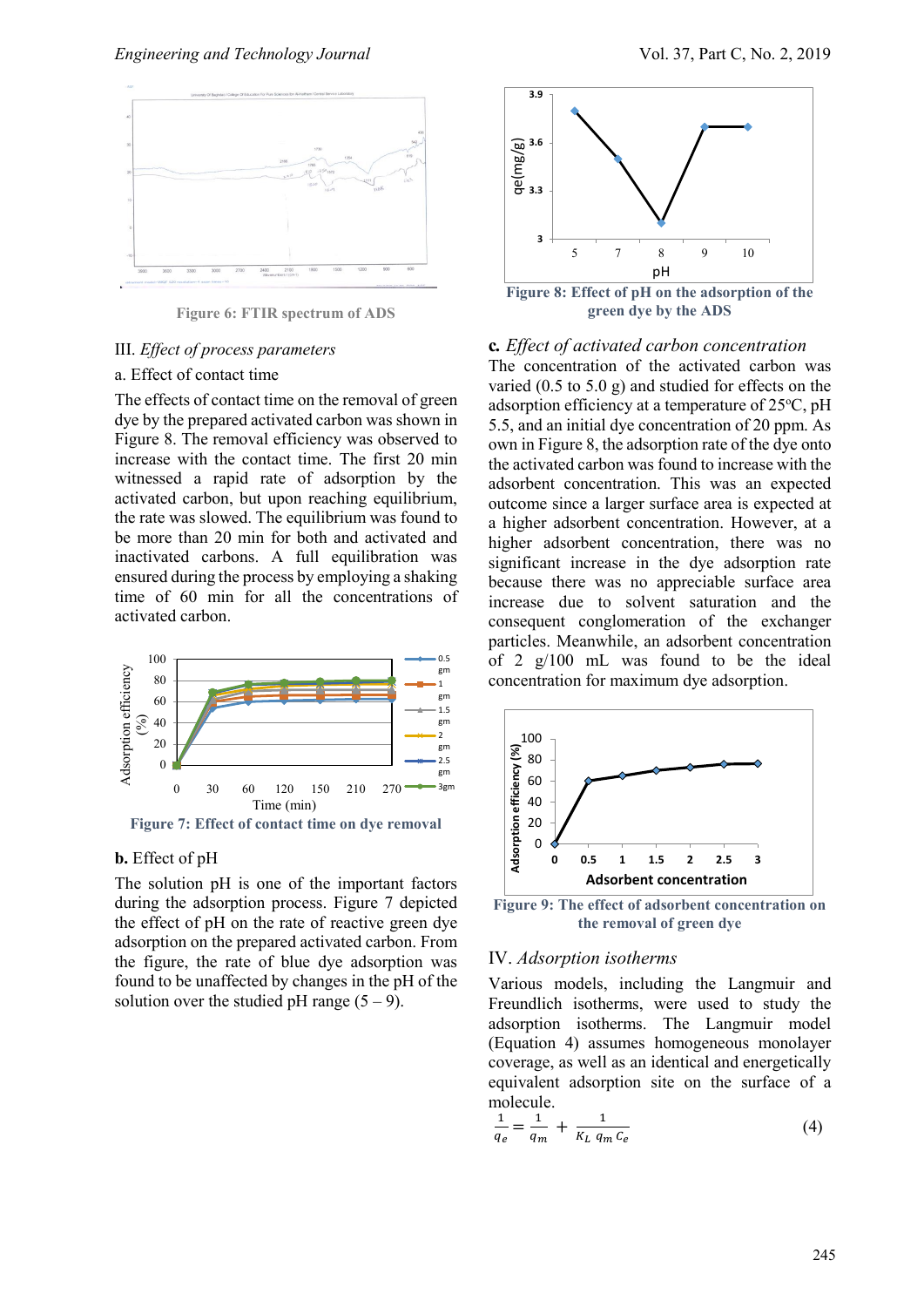#### Where

 $qe =$  amounts of dispersed green dye (mg/g) adsorbed at equilibrium

 $qm = monolayer adsorption capacity (mg/g)$ 

 $K<sub>L</sub>$  = Langmuir adsorption constant (L/mg) which relates to the free adsorption energy

 $Ce = concentration of the dye (mg/L) in the$ solution at equilibrium.

The Freundlich model (Equation 5) assumes physicochemical adsorption on heterogeneous surfaces.

$$
log q_e = log K_F + \frac{1}{n} log C_e
$$
 (5)

Where

 $K_F$  And (1/n) = Freundlich adsorption isotherm constants, indicating the extent of adsorption and the adsorption intensity, respectively.

The maximum adsorption capacity of the prepared activated carbon was determined at a temperature of  $25^{\circ}$ C, pH 9, the initial dye concentration of 20 ppm, and different adsorbent concentrations (0.5 to 3 g) using the Langmuir isotherm equation. Table 2 provides the values of R2 and the isotherm constants while the linear plot of 1/qe vs 1/Ce was shown in Figure 9. The high correlation coefficient value indicates the suitability of the Freundlich isotherm to fit with the equilibrium data. However, the data was found to fit poorly with the Langmuir isotherm (Figure 10) compared to the Langmuir isotherm. Table 2 also presented the isotherm parameters derived from the intercept and slope of the plots.

## **Table 2: Langmuir and Freundlich isotherm constants**

| Isotherm<br>constant                     |                                           |            | Langmuir     |                                  |                                       | Freundlich |           |
|------------------------------------------|-------------------------------------------|------------|--------------|----------------------------------|---------------------------------------|------------|-----------|
| Constants/corr<br>elation<br>coefficient |                                           | $R^2$      | $q_m$        | $K_{L}$                          | $\mathbb{R}^2$                        | $K_F$      | n         |
| Value                                    |                                           | 0.99<br>06 | 8.0<br>6     | 0.1<br>54                        | 0.99<br>32                            | 6.9<br>15  | 0.3<br>48 |
| log qe                                   | 3<br>2.6<br>2.2<br>1.8<br>1.4<br>1<br>0.9 | 0.95       | $\mathbf{1}$ | $R^2 = 0.9932$<br>1.05<br>log Ce | $y = 2.8693x - 0.8398$<br>1.1<br>1.15 | 1.2        |           |

**Figure 9: Freundlich adsorption isotherm for reactive green dye**



**Figure 10: Langmuir adsorption isotherm for reactive green dye**

### V. Kinetics of reactive green dye adsorption

The adsorption kinetics of the reactive green dye was studied at an initial reactive green concentration of 20 ppm, temperature  $25^{\circ}$ C, and a pH range of 5-9. The equilibrium time for the activated and inactivated carbon was found to be over 210 min. The obtained experimental data were processed using a pseudo-second-order linearly represented in Equation 6.

$$
\frac{1}{q_t} = \frac{t}{q_e} + \frac{1}{k_2 q_e^2}
$$
 (6)

qe and qt = amounts of disperse green  $(mg/g)$ respectively adsorbed at equilibrium and at time t and k2 = pseudo-second-order adsorption rate constant (g/min.mg).

The pseudo-second-order plots of the experimental data are shown in Figure 11, while Table 3 showed various rate constants derived from the intercepts and slopes of the plot. The determined correlation coefficient  $(R<sup>2</sup>)$  and the calculated adsorption capacity were found to be close to the experimentally determined value.



**Figure 11: Pseudo-second-order kinetic model for reactive green dye adsorption onto ADS (adsorbent**  concentration  $= 1$  g).

**Table3: Pseudo-second-order kinetic model for dispersing green dye adsorption onto ADS**

| Adsorbent dose       | Pseudo-second-order kinetic |            |        |  |  |
|----------------------|-----------------------------|------------|--------|--|--|
| $(g/100 \text{ mL})$ | ae                          |            |        |  |  |
|                      | (mg/g)                      | (g/mg,min) |        |  |  |
|                      | 2.113                       | N 799      | n aaar |  |  |